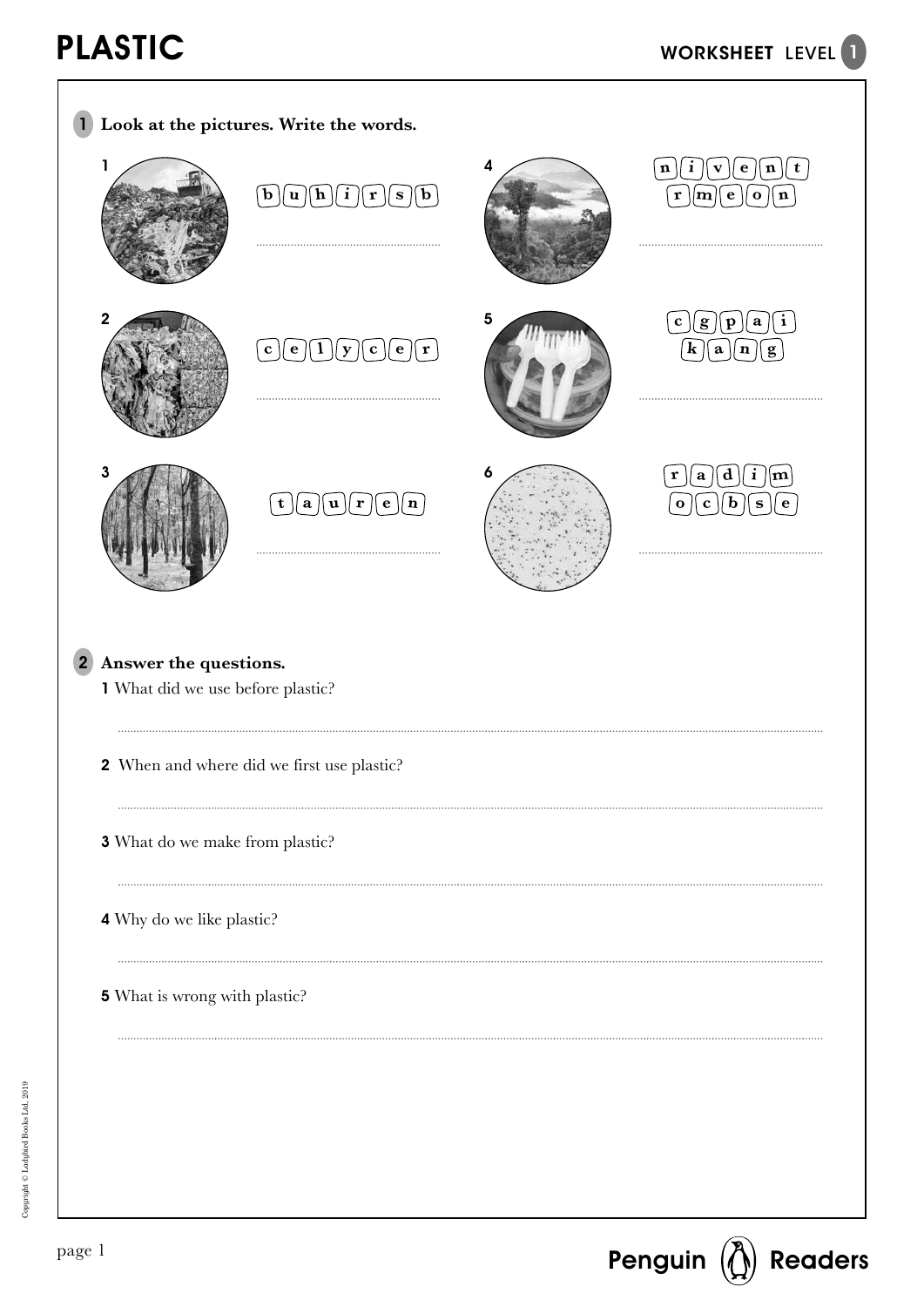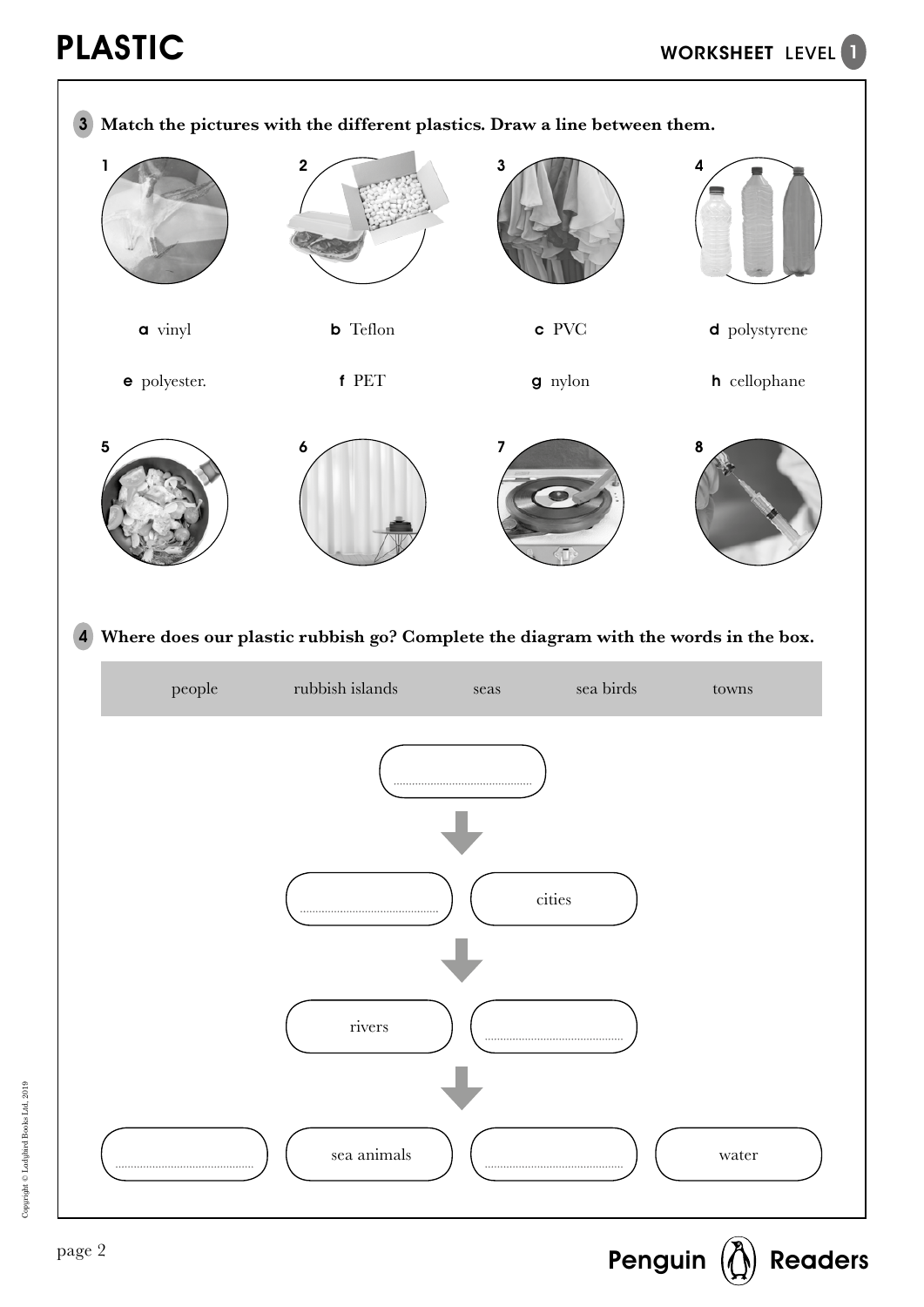# **What can we do for the environment now? What can't we do? Complete the table with**  5 **the words in the box.**

| again<br>dirty<br>cup | single-use<br>recycle<br>paper     |  |  |  |  |
|-----------------------|------------------------------------|--|--|--|--|
|                       |                                    |  |  |  |  |
| We can                | We cannot                          |  |  |  |  |
|                       |                                    |  |  |  |  |
|                       |                                    |  |  |  |  |
|                       | recycle the plastic inside a paper |  |  |  |  |

## **Read and match. Then write true sentences.** 6a

| Who       | What                                       | Where                          |
|-----------|--------------------------------------------|--------------------------------|
| companies | cannot make things with microbeads         | Bangladesh, Jamaica and Kenya  |
| people    | do not give people new plastic bags        | France, New Zealand and Taiwan |
| shops     | recycle 90% of plastic bottles in machines | Germany, Norway and Sweden     |

Copyright © Ladybird Books Ltd, 2019 Copyright © Ladybird Books Ltd, 2019